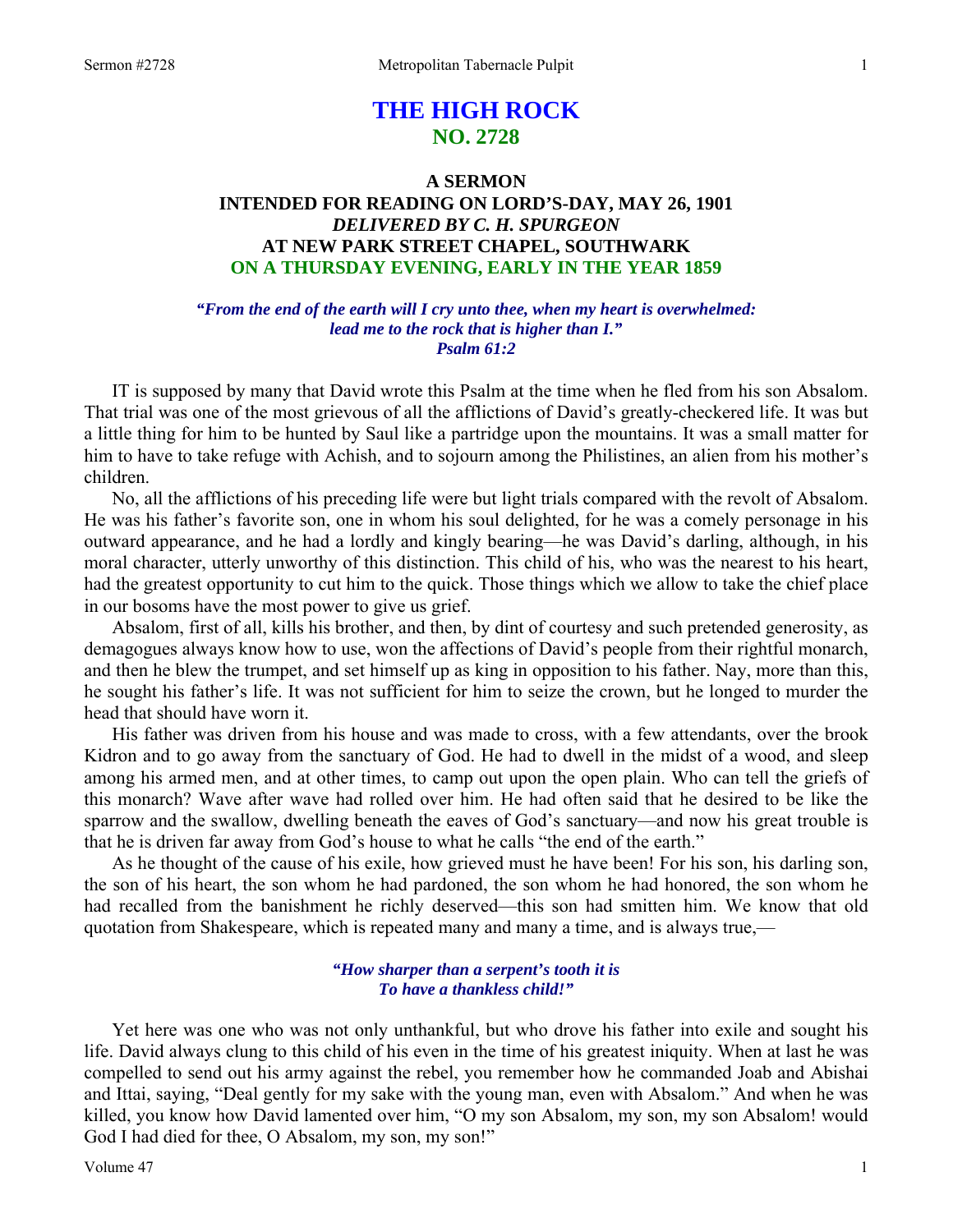### 2 2 The High Rock Sermon #2728

 Now, from the very fact that David loved this young man so much, his sorrows must have been peculiarly poignant. If a man can bring his mind to thrust out from his bosom one who has proved ungrateful, then half the battle is over. If love can cut the link—can say, "I have done with you, I will reckon you now no more my child"—then the heart steels itself against its deepest sorrow, and the arrow rattles only against the harness. But it was not so with David—he still opened wide his breast to his unworthy son.

 Let us who stand in the relation of children to our parents, remember that it is in our power to give them the greatest possible grief—and yet would we not, each of us, sooner die than that those who brought us forth should have to lament on account of us? Yet, haply, there are some of you who are bringing your parents' grey hairs with sorrow to the grave. O you who are cursing your father's God who are desecrating the day that your parents reckon to be holy—you who despise the Gospel which your father and mother love, remember that you are not only grieving God, but you are grieving your parents also!

 Push them not into the tomb before their time, lest their ashes testify against you, and lest, in the hour of *your* trouble, when *your* children treat you in like manner, you should have to learn the bitterness of rearing in your own bosom the serpent that shall sting you with the deadliest venom. Let each of us take heed that we deal gently with our parents and always treat kindly those who have tenderly fostered us.

 With this preface, let us now turn to our text, and I think we shall understand it all the better from this little reference to David's history. There are three truths here. The first is, that *prayer is always available*—"From the end of the earth will I cry unto thee, when my heart is overwhelmed." The second truth is, that *sometimes even the believer cannot get to Christ as he could wish*, but that then there is a way provided for leading him to Christ—"Lead me to the rock that is higher than I." Then, in the third place, we shall consider *Christ under the aspect of a rock that is higher than we are*.

**I.** In the first place, let us recollect that PRAYER IS ALWAYS AVAILABLE—in every place and in every condition of our spirit—"From the end of the earth will I cry unto thee."

 Suppose it is possible for us to be banished to the uttermost verge of the green earth, to "rivers unknown to song"? Suppose us to be hastened far away where dwindling daylight dies out and where the sun's bleak ray scarcely scatters light on the world—where vegetation, dwarfing and declining, at last dies out? Suppose us to be banished into exile, without a friend and without a helper? Even there, from the end of the earth, we should find that prayer to God was still available.

 In fact, if there be a place nearer than another to God's throne, it is just the end of the earth, for the end of the earth is the beginning of heaven. When our strength ends, there God's omnipotence begins. Nature's extremity is God's opportunity. If wicked monarchs should banish all God's people, their banishment would be an object of contempt, for how can they banish those who are strangers wherever they may be?

 Is not my Father's house a large one? Yon dome, the blue sky, its roof? The rolling seas, the swelling floods, the green meads, the huge mountains—are not these the floors of His house? And where can I be driven out of the dominions of my God and beyond the reach of His love? Banishment may seem a trouble to the Christian, but if he looks up and sees his Father's house—and beholds the smile of his God—he will know that such a thing as banishment is to him an impossibility. But supposing us to be exiled from everything that is dear to us, even then we should not be shut out from access to God's throne.

 I think David meant, by the expression, "the end of the earth," a place where he should be far away from his friends, far away from human help, and far away from God's sanctuary.

 God's people are sometimes brought into such a condition that they are *far away from friends*. Such a one walks the streets of London and thinks, "Oh, if I could only tell my sorrow to a friend, then I might find some relief! But amidst all the myriad faces that hurry like a stream along the road, I see not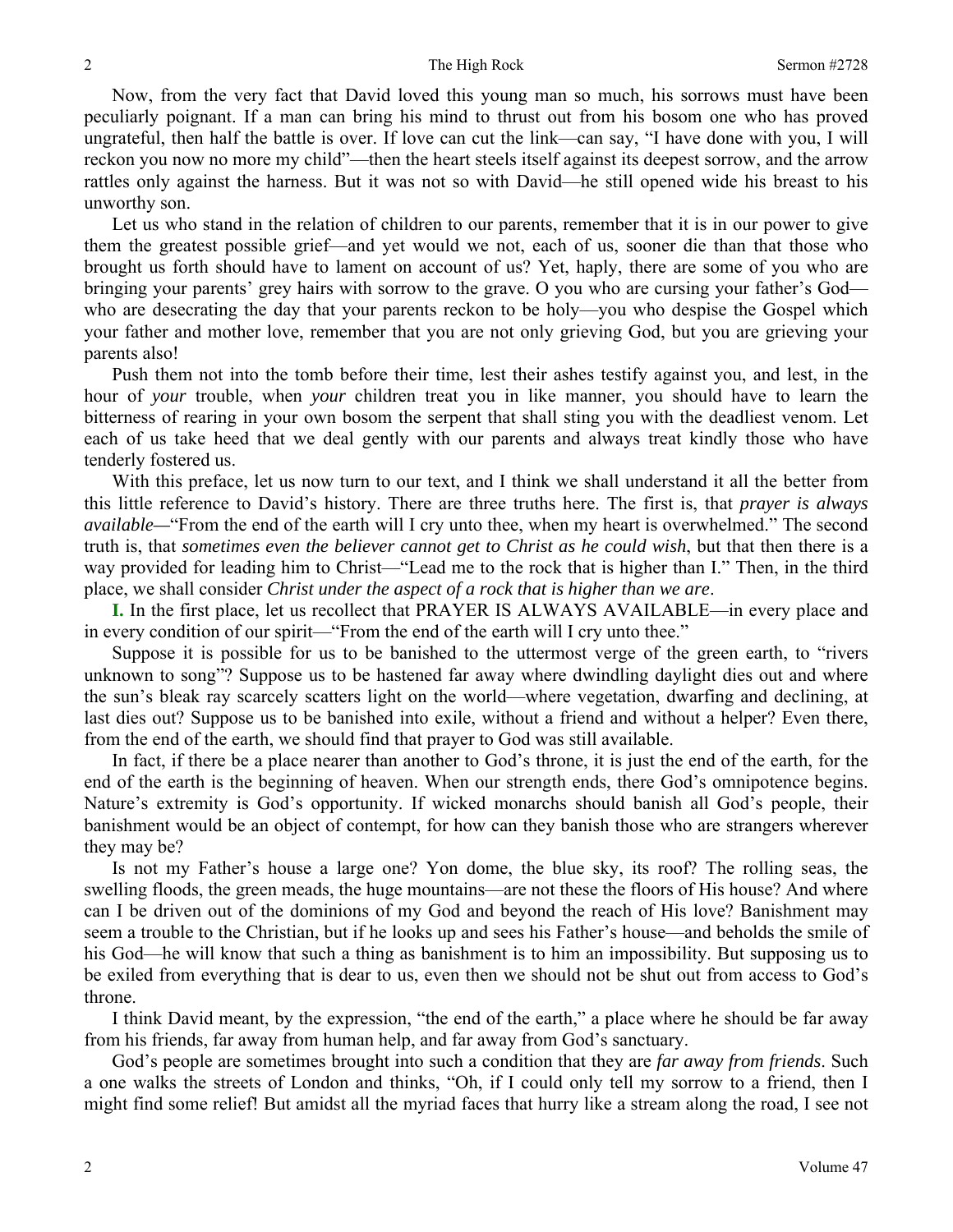### Sermon #2728 3

one that tempts me to tell my tale. I look around and find myself a stranger amidst multitudes of my countrymen."

 Perhaps you know what it is to have a trouble which you are compelled to bear yourself, which you could not describe even to those in your own house, though your friends would have been ready to help you if they had known—yet it was such that, with all their readiness, they would not have had ability to assist you in it, the biggest words could not have told it, and the bitterest tears could not have spelled it out. You were far away from friends in reality, though they were all round you. Now this is what David meant by "the end of the earth"—far away from friends—yet even then, when friend and helper and lover failed, did he cry unto his God.

 Again, he meant by, "the end of the earth," *far away from human help*. There are difficulties into which the true believer is brought that no human hand can remove. His spiritual affairs are weights too heavy for human strength to lift. Though all the giants of earth should come and strain their backs until their shoulders should give way, and their limbs should totter beneath the enormous load, yet the spiritual necessities of the Christian could not be carried by them—they are an intolerable burden for human shoulders—none but God can sustain them.

 There are times when we are sighing after spiritual mercies, when we are groaning under the withdrawal of God's countenance, when our sins are hunting us like packs of wolves, when afflictions are rolling over us like huge billows—when faith is little, and fear is great, when hope is dim, and doubt becomes terrible and dark—then we are far away from human help. But blessed be God, even then we may cry unto Him.

> *"When anxious cares disturb the breast, When threatening foes are nigh, To Him we pour our deep complaint, To Him for succor fly."*

 Nay, more, even in temporal affairs there are times when the Christian gets into such a place that no earthly friend can help him. He has made some mistake, perhaps—in the ardency of his zeal to do right, he has done wrong—in the attempt to run in the ways of God, he overshot the road and got into another place, and found himself in the path of evil when he hoped to be in the way of right. Such things have happened.

 Business men, with all their carefulness, have made miscalculations and have found themselves plunged into difficulties from which they see no way of escape. In vain do others offer help. Wealth would not avail, for character is at stake. Yet even then, "from the end of the earth," when human help has failed them, they have cried unto God, and if they have cried in faith, they have never found that God has ceased to hear as long as they have continued to cry unto Him.

 By "the end of the earth," I think, too, David means *at a distance from the means of grace*. Sometimes, by sickness, either personal or the sickness of our relatives, we are detained from the house of God. At other times, in journeying by land or upon the sea, we are unable to be in God's sanctuary and to use the means of grace.

 This is a great deprivation to God's people. You will find that a true Christian had rather miss a meal than lose his daily portion of Scripture, or his frequent resort to the house of prayer. That man is no child of God who does not value the means of grace. I tremble for that man's piety who professes himself able to maintain the vital spark of grace within him when the means of grace are at hand and he lives in neglect of them.

 Some people, if they go to a watering-place, or a little way out of town, say, "Well, there is nobody here who preaches my sentiments, so I shall not go anywhere." I would remind them that the apostle Paul said, "Not forsaking the assembling of ourselves together, as the manner of some is." If there is no place of worship specially dedicated to God, we bless Him that—

*"Where'er we seek Him, He is found,*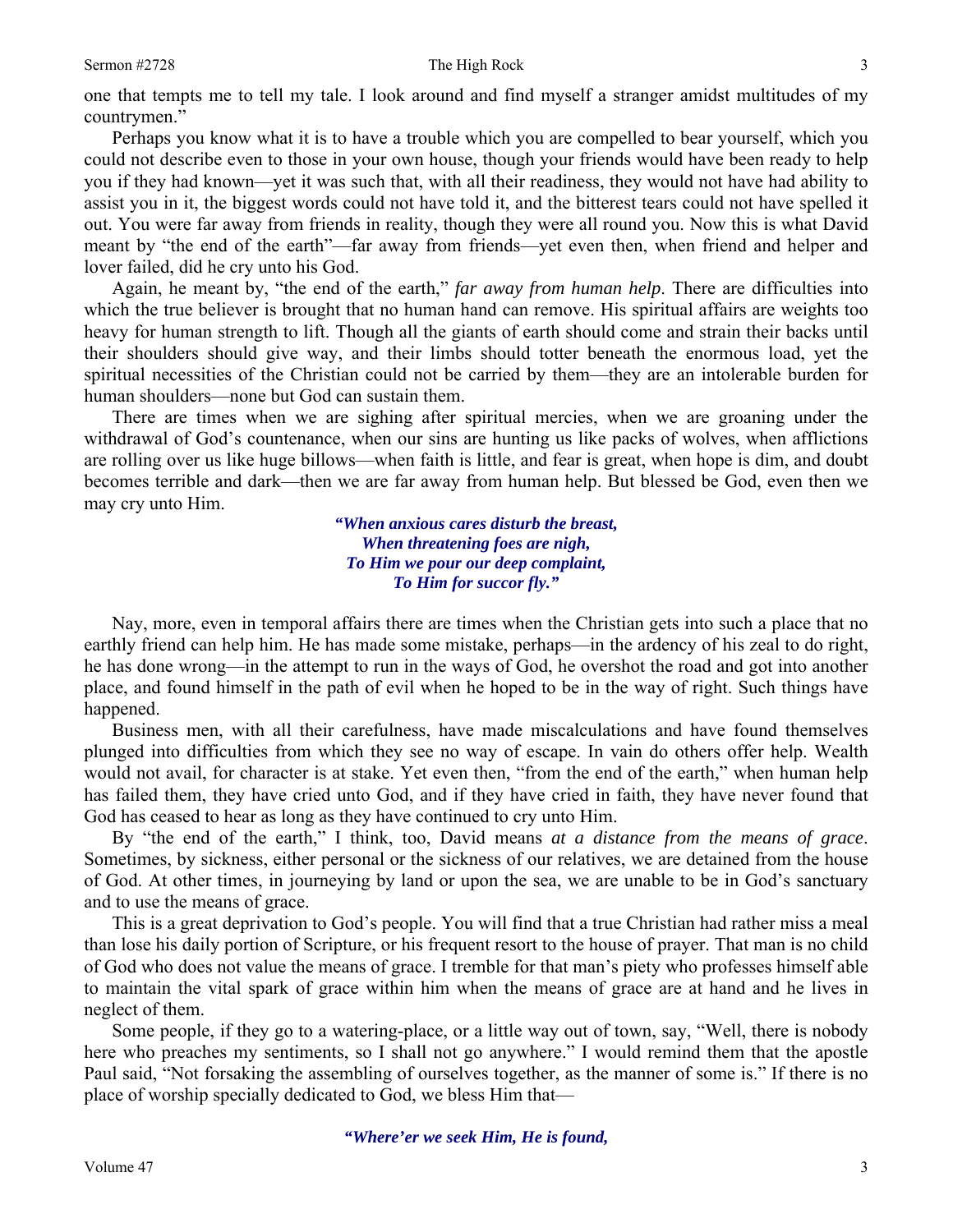## *And every place is hallowed ground;"—*

but if there is a building that is open for the worship of God, even if I could not enjoy the preaching of the minister, I would go there to join in the singing of Christ's praises and to offer my prayer with the multitude that keep holy-day.

 Still, there must be in our lives different times when we are away from the sanctuary of God, and to the Christian, that will be like being at the end of the earth. But then, thanks be to God, we may still cry unto Him. When no Sabbath bell shall summon us to the house of prayer, when no servant of the Lord shall proclaim, with happy voice, the promise of pardoning mercy, when there shall not be seen the multitude on bended knee, and when the sacred shout of praise is unheard—and we are far away from the gatherings of God's house—yet we are not far away from Him and we may still say to Him, "From the end of the earth will I cry unto thee."

 It seems, however, that the psalmist was in a worse plight than this, for a man might be at the end of the earth and still be happy, for it is not the place that makes the man, but the man that makes the place. A man might be in paradise even in hell itself, if his heart were right with God. Let a man have his heart full of peace and joy and happiness, and it is impossible to make that man miserable.

 I have often thought that when people find fault with their station in life, they are making a great mistake—they should find fault with themselves. Many a man is miserable whose head wears a crown, and many are happy whose heads have no place of repose. Some who are in rags have rich hearts, while many who are clothed in purple and fine linen, and fare sumptuously every day, have starving spirits for, after all, it is the mind that is the standard of the man, and if the mind be happy, the place where the man is does not matter at all.

 But alas for poor David! He had been wrong without and wrong within, too, so that he had to cry, "My heart is overwhelmed." I find, in Calvin's notes on this text a most extraordinary translation, and as he says, a very harsh one—"While my heart is turned about," that is, tossed hither and thither, or agitated.

 There is an expression of a similar character where John Bunyan says that he was exceedingly tumbled up and down in his mind. It does seem that one meaning of this text may be, "When my spirit is tumbled about"—when it is out of order, when it is brought into a kind of chaos and confusion—when, to use another word which expresses closely the idea of the Hebrew, "My spirit is wrapped over and over"—when it is covered as a man covers his face in the day of grief, because his sorrow is so great that he shuns the sun and would not have his fellow creature's eye behold the anguish of his soul— "even then," says he, "when my spirit is overwhelmed, will I cry unto thee."

 Turn the heart upside down and then you will get the idea of its being overwhelmed. Even then, what does the psalmist say? "Ye people, pour out your heart before him." If your heart is turned over, let it be emptied before the Lord. David says, in another Psalm, "I pour out my soul in me." How foolish that was! It did him no good—it was the wrong place for his soul to be poured out.

 He was much wiser when he said, "Pour out your heart before him." It is a happy way to pray, when the heart is turned upside down, to spill all its contents at the foot of the throne of grace. Perhaps, sometimes, the overwhelming of our heart is only meant to empty all its dregs out of it, that the last particle of self-righteousness, and self-reliance, and self-confidence may be drained out at the mercy seat, that there may be room for an overflowing abundance of divine grace.

 Imagine a vessel at sea and you can get an idea of the meaning of our text. It has been laboring in a storm, sometimes lifted up to heaven, as though its masts would sweep the stars. Then again descending until its keel seemed dragging on the ocean bed—first staggering this way, and then that way, reeling to and fro, now rushing forward and now starting back—like a drunken man, or like a madman who has lost his way.

 At last a huge sea comes rolling on, its white crest of foam can be seen in the distance and the sailors give up all for lost. On comes the wave, gathering up all its strength till it dashes against the ship and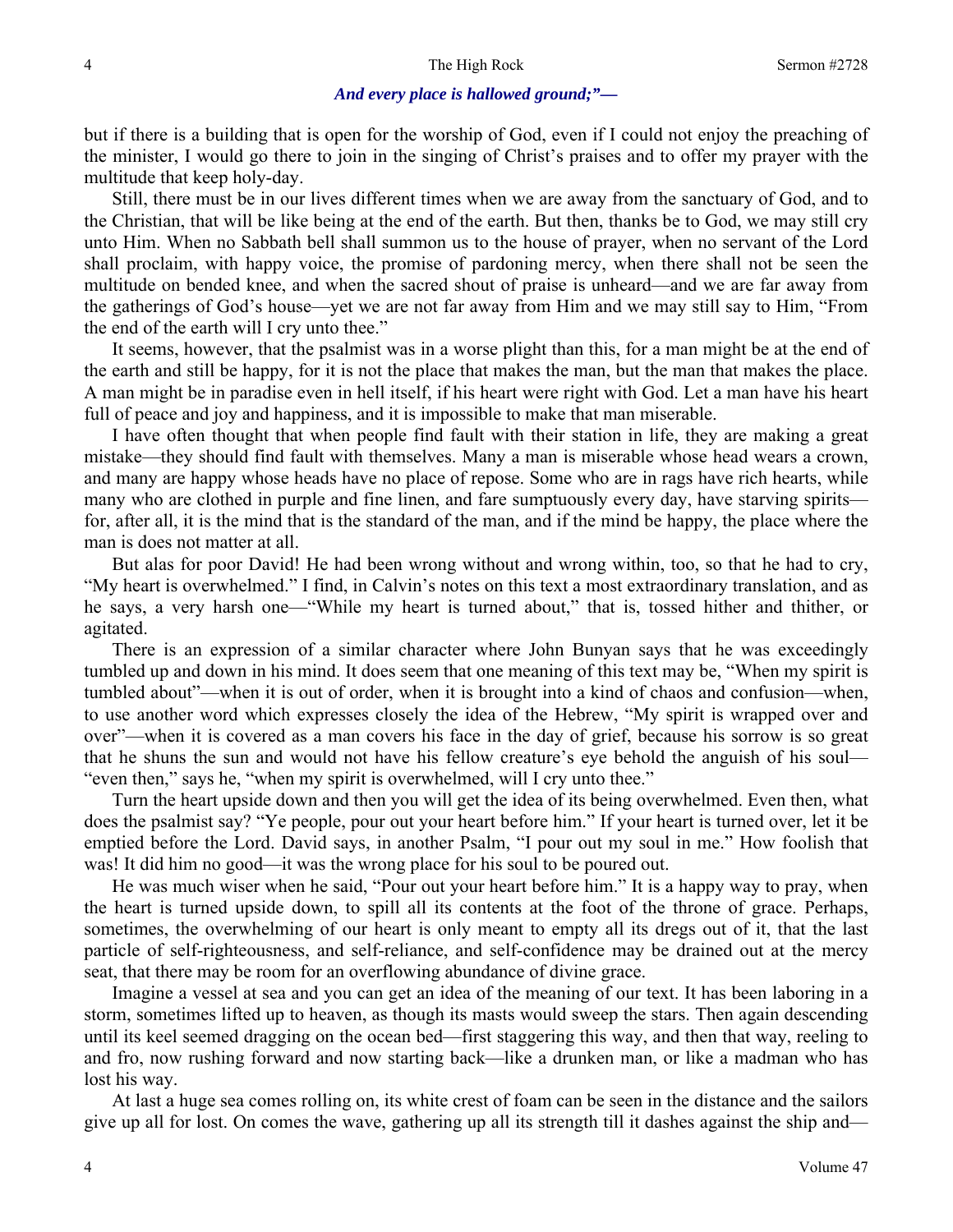down the vessel goes, it is overwhelmed. The decks are swept, the masts are gone, the timbers are creaking, the ship descends, and is sucked down as in a whirlpool—all is lost.

 "Now," says David, "that is the case with my heart. It is overwhelmed, drawn into a vortex of trouble, borne down by a tremendous sea of difficulty, crushed and broken. The ribs of my soul seem to have given way. Every timber of my vessel is cracked and gone out of its place. My heart is overwhelmed within me."

 Can you now get an idea of the extreme sorrow of the psalmist's spirit? "Yet," he says, "even then, will I cry unto thee." Oh, noble faith that can cry amidst the shrieking of the tempest and the howling of the storm! Oh, glorious faith, that from the bottom of the sea can shoot its arrows to the heights of heaven! Oh, masterpiece of faith, that from a broken spirit can present prevailing prayer. Oh, glorious triumph, that from the end of the earth can send a prayer which can reach all the way to heaven!

And now, Christian, may God help you to make up your mind to this, that where' er you are, you will never leave off praying, whatever the devil says to you. If he should urge you to forsake the mercy seat, say to him, "Get behind me, Satan." If he should say that you have sinned too much to pray, tell him his argument proves the reverse—the more you have sinned, the more you should pray. If he tells you that your difficulties are tremendous, tell him that the very greatness of the difficulties in which you are involved should bear you nearer to God.

 Never cease to cry while you have breath. And when you have no breath, still cry. As long as you can speak, cry unto Him—and when you cannot speak—let groanings that cannot be uttered still go up before God's throne. Cease not to pray in every difficulty and in every strait betake yourself to your closet, for there you shall find God, if you cannot find Him anywhere else.

 Let me also say this word to anyone who has begun to pray, but who has not yet found peace with God, although he is overwhelmed by a sense of his guilt. My dear friend, if God has overwhelmed you with a sense of sin and if you feel as if you were far away from mercy—at the very end of the earth yet, I beseech you, cry unto Him. Mark, our text says, "Cry." Oh, what power there is in that simple act of crying!

 As I rode here, this evening, I saw a boy sitting on the pavement crying with all his might about something or other he had broken. And I observed a lady, who was going by, stop a moment, for the poor fellow's face was so much awry, and the tears were flowing so plentifully that she seemed as if she must give him something. And indeed I felt inclined, if I had not been in a hurry to come here, to stop and ask him what he was crying for, for one cannot bear to see a fellow creature weeping.

 All beggars who want to deceive, take to crying, for they know that has an effect upon susceptible ladies who are passing by—there is great power in tears and these people know it. The best style of prayer is that which cannot be called anything else but a cry. Now, if you cannot pray as many do—if you cannot stand up in a prayer meeting and pray fluently and eloquently like others do—so long as the Lord enables you to cry, I beseech you, do not leave off crying.

 Cry, "Lord, have mercy on me." "Lord, save, or I perish." "Lord, appear unto me." "I am the chief of sinners am, Lord, manifest Yourself to me." Cry, cry, cry, poor sinner. And He that hears the young ravens when they cry will hear you. Do not think that the voice of your crying shall be lost. The voice of boasting dies away unheard, but the voice of crying penetrates the ears of God, reaches His heart and moves His hand to give a plenitude of blessings.

 Above all things, sinner, if you feel your need of a Savior, keep on crying—Satan can never harm you while God helps you to cry. So long as you have a word of prayer on your lip, the law of God has not a word of condemnation to utter against you. If you can cry at God's mercy seat, then that is a proof that Christ is crying on your behalf at His Father's glory seat. Be you instant in prayer and you shall be successful in it. When your heart is overwhelmed, even from the end of the earth, cry unto God.

**II.** I must speak very briefly upon the second point, which is this. THERE ARE TIMES WHEN EVEN A BELIEVER CANNOT GET TO CHRIST AS HE DESIRES.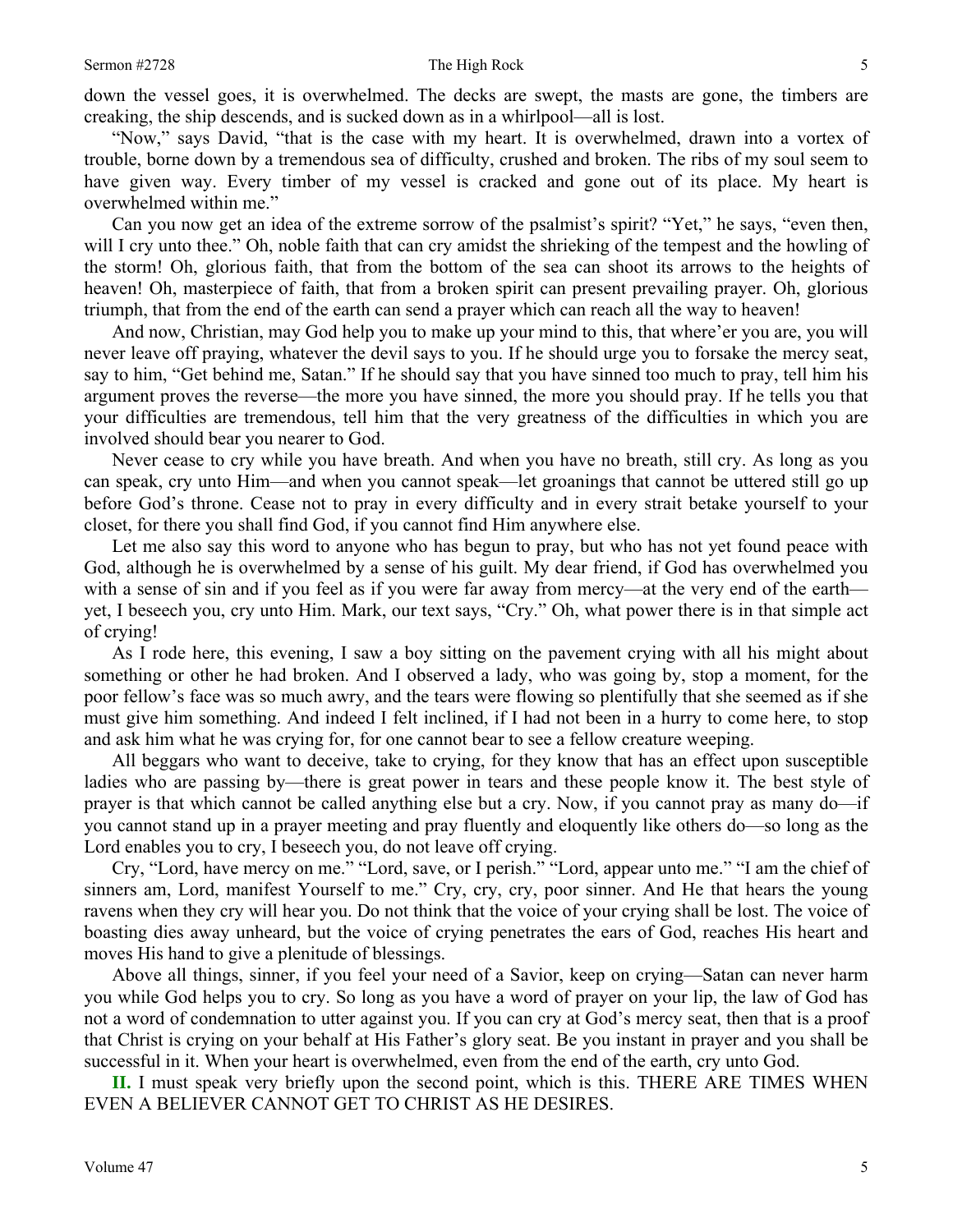Then, thank God there is the prayer of our text—"Lead me to the rock that is higher than I." Some people make out faith to be a marvelously easy thing—and so it is in theory—but it is the hardest thing in the world in practice. If men are to be saved on the condition of their repenting and believing, they can be no more saved than on the condition of their being perfect, unless there is added to this condition the promise that the God who requires faith will give faith and work repentance in them.

 I have been astonished to find, in this age, that there are great preachers and men who, I have no doubt, gather many around them, who tell the people that the condition and the ground of the sinner's justification are his faith, his repentance, and his obedience. Why, the ground of our justification is the righteousness of Christ. And as to conditions, there is no condition at all, for God gives justification freely, and He gives faith and He gives repentance, too—it is all His gift.

 There never was a man saved by faith or repentance which he performed as a matter of duty. Albeit that the Word of God demands of every man that he should submit himself to God by repentance, and lay hold of Christ by faith, yet no man ever will or ever can do this of himself*—*it is only the sovereign will of God and the sovereign grace of God that give repentance and faith.

 Sometimes God, in His sovereignty, is pleased to show a man his sin, and not to show him his Savior for a season. He strips the sinner—perhaps he leaves him to shiver in the cold before He clothes him, just to let him know what a boon that robe of Christ's righteousness is. He kills him, pierces him through and through with the law, and there lets him lie in utter inability, for a season, before He quickens him again and makes him spiritually alive.

 The fact is, God acts as He chooses with those whom He saves. He sometimes gives repentance and faith at the same time, just as the thunder sometimes follows the lightning at once. At other times, He gives repentance and then He makes us tarry for many a day before He gives us full assurance of our interest in Christ—but they are sure to follow one another, sooner or later.

 God never gave conviction without at last giving faith. He never led a man out of himself without at last leading him to Christ. If He brought him down to despair, He afterwards lifted him up to hope. But still, there may be a gap between the two, and during such a period it is our business to use this blessed prayer, "Lead me to the rock that is higher than I. Oh, help me to believe! Lord, enable me to see the need of Your Son, give me the power to look unto Him who was pierced, and as You have given me eyes to weep, so give me eyes to look on Him, and grace to rejoice in Him as mine."

 So, you see, if we cannot believe, if doubts so overwhelm us that we cannot get to Christ to our own satisfaction, remember that it is the Holy Spirit's office to draw us to Christ, and we may therefore pray to Him, "Lead me to the rock that is higher than I."

**III.** We are now coming to that part of the text which most of all delights my soul, the thought of JESUS CHRIST, WHO IS THE ROCK THAT IS HIGHER THAN WE ARE.

 We have all various standards for measuring things, and after all, men must measure by themselves. If you hear a man praising another, you will generally find that the reason he praises that other is because he sees in him something very much like what he possesses himself. "There," says he, "I love a man who is honest and outspoken." He means, all the while, that he thinks himself a remarkably honest and outspoken man, therefore he loves to see himself reproduced in another.

 After all, we generally measure with our own measuring-rods. We take ourselves to be the standard for other people. A few nights ago I proved this in my own case. Going along Bermondsey, I looked in at the shop windows to see what time it was. One clock said ten minutes to seven, another said seven o'clock, and another said ten minutes past. Then I began to think what a pity it was I had not my own watch with me—what was that but a belief that my own watch was infallible and that all the clocks were probably wrong? There is a great deal of trying ourselves on the touchstones of our own infallible selves, and even the Christian is not altogether free from this practice till he gets to heaven. So the Lord graciously adapts His Word to our poor littleness and speaks of Jesus as the Rock higher than we are.

 Come hither, beloved, and let us measure the Rock Christ Jesus so far as we can by comparison. Here is a man who is a great sinner. "Ah!" he says, "I am indeed a great sinner. My iniquities reach so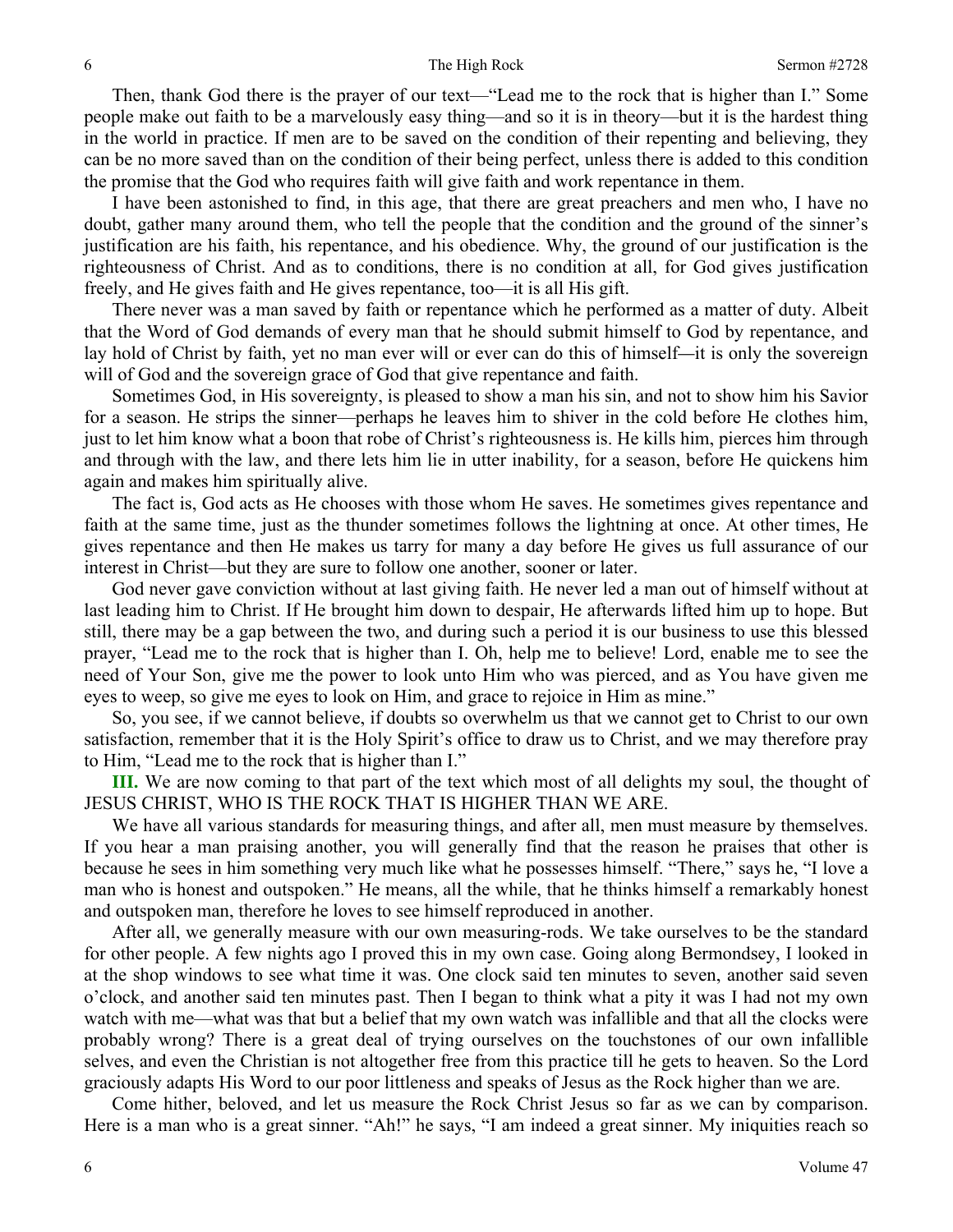high that they have ascended above the very stars. They have gone before me to the judgment seat of God and they are clamoring for my destruction."

 Well, sinner, come here and measure this Rock. You are very high, it is true, but this Rock is higher than you are. Estimate yourself at the greatest you possibly can. Set your sins down at some inconceivable height. If you have thought yourself to be a very Goliath in sin, if you say, "I am as big a sinner as Saul of Tarsus was," put your sin, pile on pile, tier on tier, nay, borrow your neighbor's sins take them all and then recollect that—

> *"If all the sins that men have done In will, in word, in thought and deed, Since worlds were made, and time began, Were laid on one poor sinner's head; The blood of Jesus Christ alone Could for this mass of sin atone, And sweep it all away."*

However high your sin may be, there is the covert of a Rock in a weary land higher than you are, and under this you may shelter yourself.

 Here comes another forward. He is not a man full of doubts and fears, but he is a man of hopeful spirit. "Oh!" says he, "I have many sins, but I hope that the Lord Jesus Christ will take them all away. I have many wants, but I hope that He will supply them. I shall have many temptations, but I hope that He will ward them off. I shall have many difficulties, but I hope He will carry me through them."

 Ah! man, I like to see you have a good long measuring rod, when it is made of hope. Hope is a tall companion—he wades right through the sea and is not drowned—you cannot kill him, do what you may. Hope is one of the last blessings God gives us and one that abides at the last with us. If a man is foodless and without covering, still he hopes to see better days by and by.

 Now, sinner, your hopes, I would have you to see, are very tall and very high—but remember, this Rock is higher than any of your hopes. Hope whatever you please. Let your hope expand itself—let it climb the highest mountain and stand on it—let it lift up itself higher and yet higher, but this Rock is higher still. Christ is a better Christ than you can hope for—He has more mercy than you hope for. He has more power to save than you hope to receive, more love than you can hope to have. He has a better heaven for you than you could hope to enjoy.

 But here comes another, and he says, "Ah! my hope has grown strong, I know whom I have believed, and am persuaded that He is a precious Christ. I can speak well of Him, for He has been my sure defense in every time of war, my refuge in every time of distress, my granary in every hour of famine, my light in every night of darkness. I can speak well of Him, and in consequence of what I know of Him, I can believe that He is able to save unto the uttermost all them that come unto God by Him. I believe Him to be all that He says He is. I believe in His Word. I rejoice in Him—my faith scarcely knows a bound when I begin to think what He is, and what He has done for me."

 Ay, but He is a Rock higher than your faith. I love to see your faith mounting up very high, but Christ is better than your faith and higher than your faith. Why, man, if your faith were twice as great as it is, Christ would be a warrant for it all. Nay, if your faith could be multiplied a thousand fold, so that you could believe more of Him, and better things of Him, and higher things of Him, still He would be higher than your faith could ever climb.

 I do hope to grow in faith, and get more and more of that celestial virtue. I think I believe my Master better now than I did once, though sometimes I think my faith fails me. Yet sure I am that I do enjoy a quieter conscience than I did, and a more peaceful calm than at one time I experienced. And I hope to believe in Him still more.

 I pray that my faith may continually increase so that, being rooted and grounded in Him, I may grow up to the full stature of a man in Christ Jesus. But this I know, though you or I should grow till our faith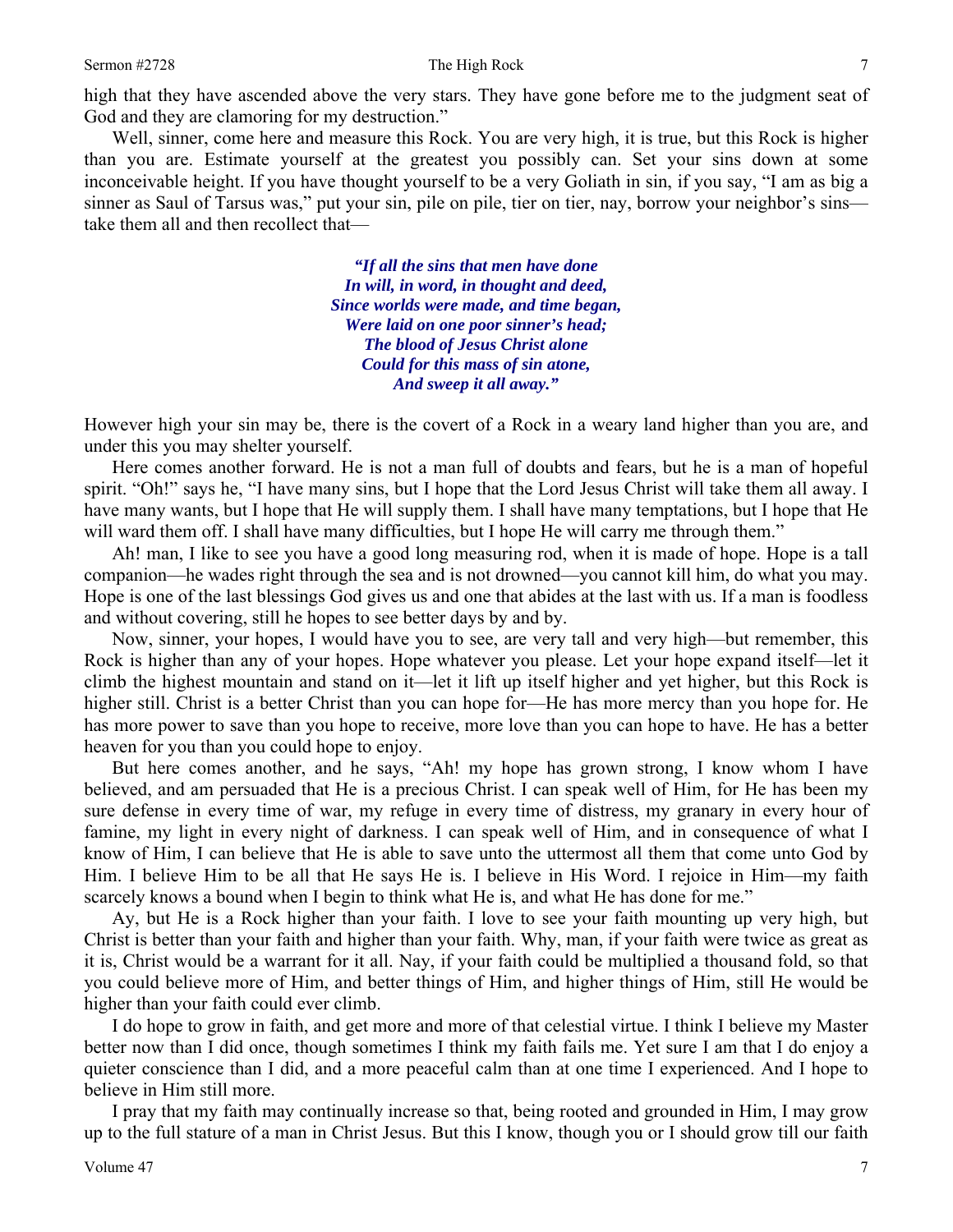should be greater than that of Paul, till it should be such a faith that it should say to the fig tree, "Be thou plucked up by the roots," or to the mountain, "Be thou cast into the sea," and it should be done—still, even then—Christ would be higher than our faith. We might believe a great deal about Him, but would faith grasp all then? It has long arms, but not long enough to encompass Christ—He is greater than faith itself could conceive Him to be.

 Here comes another. He says, "Ah! blessed be God, I have a golden measuring rod here—not that of hope, or fear, or faith, but better still, the measuring rod of enjoyment." "Ah!" says one, "how high have I been in enjoyment of Christ! He has taken me to Calvary and there I have seen the flowing of His precious blood—

# *'With divine assurance knowing He has made my peace with God.'*

 Not content with that, he has taken me to Tabor. There I have seen my Lord transfigured and have beheld His glory, as of the only-begotten of the Father, full of grace and truth. Nay, more, He has taken me to the top of Pisgah and He has bidden me 'view the landscape o'er.' I have seen the joys which He has reserved for them that love Him."

 "But" says the believer, "Christ has said to me, 'Friend, come up higher.' When I first went to the feast, I sat in the lower room of repentance. He came in and said, 'Friend, come up higher,' and He took me into another chamber called faith. And then He came in again, and said, 'Friend, come up higher.' And He took me to the upper room of assurance. Then He saw me again, and He said, 'Friend, come up higher,' and He took me to the upper room of communion. And sometimes he seems to me to say, 'Friend, come up higher, into the ecstatic bliss which the highest degrees of constant fellowship can give.' And I am now waiting only till He should say, 'Come up higher,' and take me to His own bosom, to tarry with Him forever."

 Ah, well, I am glad to hear you talk thus. I wish I had many of those whose pastures are in these high places, many who could say that they had grown tall in these delightful things. But remember, this Rock is higher than you are. All you have ever enjoyed of Christ is but as the beginning of a topless mountain.

 When I have been in Scotland, I have gone up some of the hills there and I have thought, "This is a very high place indeed. What a fine view there is, what a height I have reached!" "Ah!" someone has said, "but if you were to see the Alps, this hill would only seem like the beginning—you would only have got to the foot when you had climbed as high as this."

 And so it is with you. By your experience, your sweet enjoyment, you think you have reached the top of the mountain—but Christ comes and whispers to you, "Look yonder, far above those clouds—you have only begun to go up. This hill of communion is only one step. As yet, you have only taken a child's leap—you have farther to go, far higher than you could imagine or conceive." Ah! this is indeed a Rock higher than you are, the highest in communion—and the next to the throne of God.

 "Well," cries another, "from what I have heard, and what I have read in God's Word, I am expecting very great things of Christ when I shall see Him as He is. Oh, sir, if He be better than the communion of His saints can make Him, if He be sweeter than all His most eloquent preachers can speak of Him, if He be so delightful that those who know Him best cannot tell His beauties, what a precious—what a glorious—what an inconceivable Christ He must be!"

 Ah, friend, I am glad you are measuring Christ by your expectation! But let me tell you—high as your expectations are, He is higher than you are. Expect what you may, but when you see Him, you will say with the Queen of Sheba, "The half was not told me." You may sit down and think of Christ's glories and splendors, of the happiness that He has provided for His people, till you lose yourself in a very sea of delightful meditation. The promise dropped into your heart may go on widening in circles till you have grasped a whole universe of pleasure and delight in contemplating the name of Christ—but